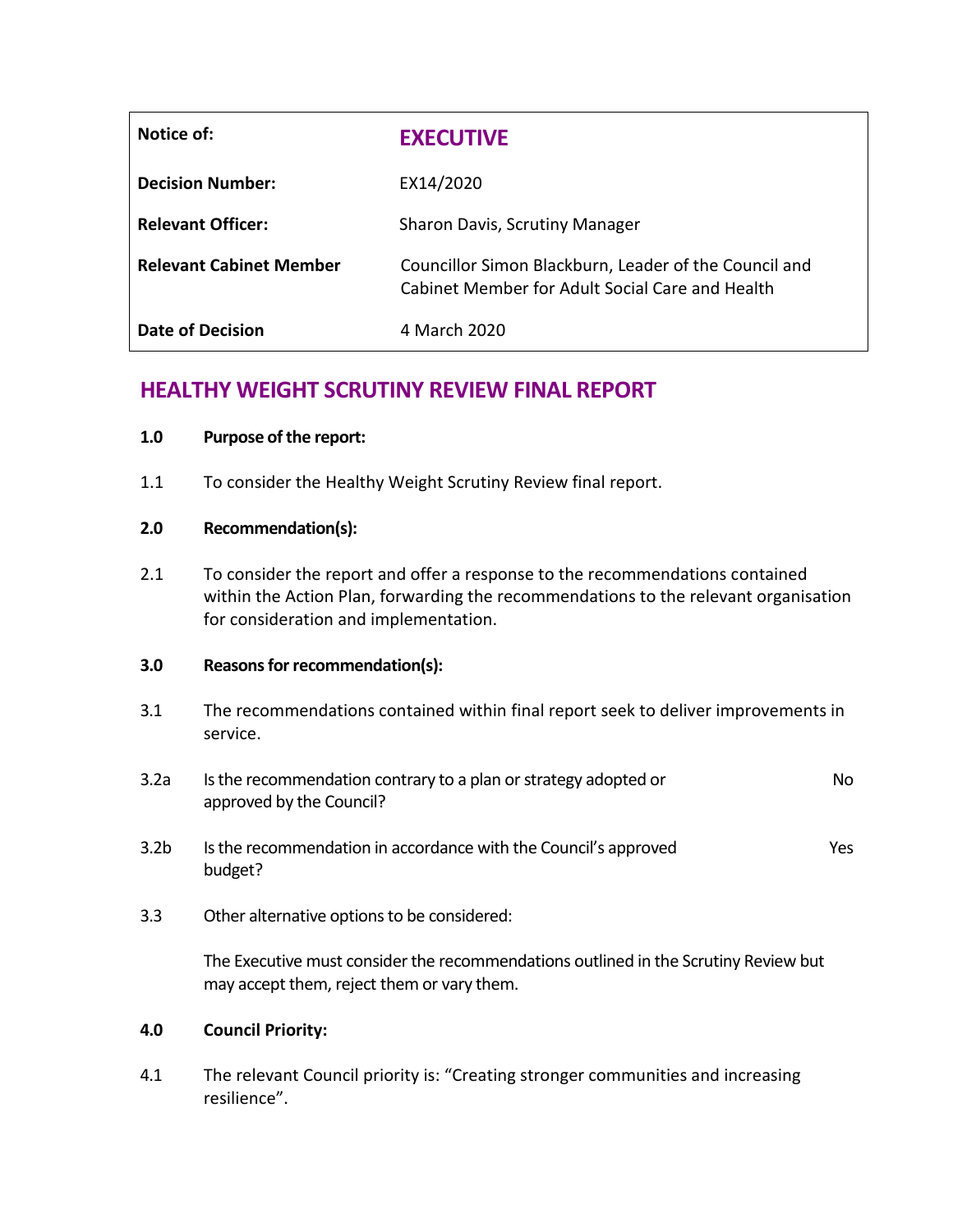# **5.0 Background Information**

- 5.1 At the Adult Social Care and Health Scrutiny Committee in February 2019, Members considered an update on Healthy Weight. At that meeting, it was agreed that due to the significant level of work ongoing around healthy weight and the importance of the topic in Blackpool, that an in depth scrutiny review be carried out.
- 5.2 A large amount of preparatory work was undertaken for the meeting and an in depth report provided containing the range of work undertaken to date and the initiatives in place to address obesity and unhealthy lifestyles.
- 5.3 Consideration was given to the range of contributors required for the review from NHS representatives, Public Health, Leisure Services, Community Groups to service users themselves. In order to gather input the valuable input from service users, a number of testimonials were sought from clients of various programmes.
- 5.4 The final report details the findings and recommendations of the Panel and is attached at Appendix 3(a).
- 5.5 In accordance with the Overview and Scrutiny / Cabinet Member Relations Protocol, the final report has been considered by the Adult Social Care and Health Scrutiny Committee, which approved the report for consideration by the Executive, and subsequently relevant partners. Councillors Simon Blackburn, Maria Kirkland and Lynn Williams as the relevant Cabinet Members, have provided their comments on the recommendations contained within the report.
- 5.5 Does the information submitted include any exempt information? No

# 5.6 **List of Appendices:**

Appendix 3a: Healthy Weight Scrutiny Review final report.

- **6.0 Legal considerations:**
- 6.1 Contained within the body of the report.
- **7.0 Human Resources considerations:**
- 7.1 Not applicable.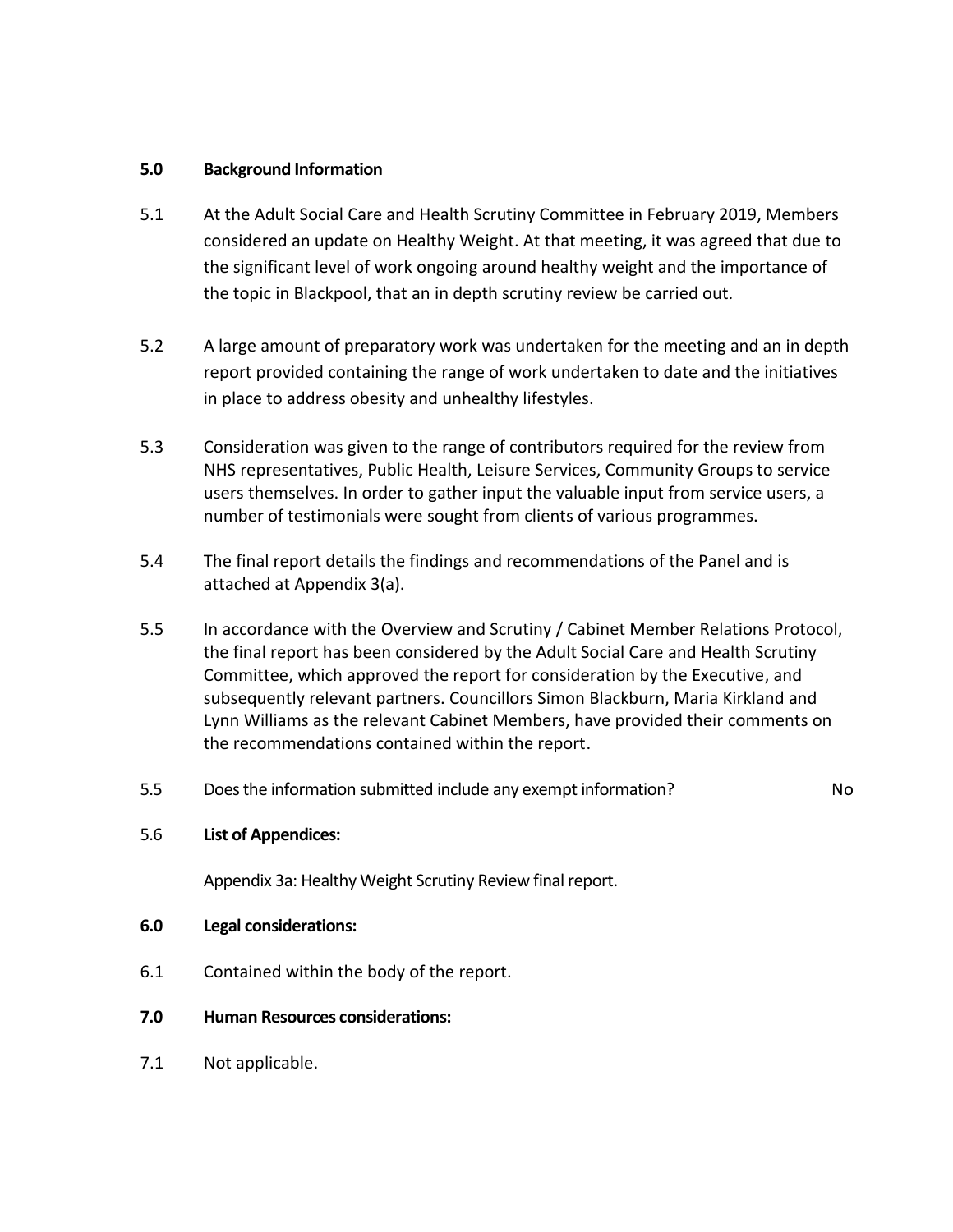## **8.0 Equalities considerations:**

8.1 Not applicable.

## **9.0 Financial considerations:**

- 9.1 Contained within the report at Appendix 3a, to the Executive agenda.
- **10.0 Risk management considerations:**
- 10.1 Contained within the report at Appendix 3a, to the Executive agenda.
- **11.0 Ethical considerations:**
- 11.1 Not applicable.
- **12.0 Internal/ External Consultation undertaken:**
- 12.1 Contained within the report at Appendix 3a, to the Executive agenda.

## **13.0 Background papers:**

- 13.1 None.
- **14.0 Key decision information**:
- 14.1 Is this a key decision? No
- 14.2 If so, Forward Plan reference number:
- 14.3 If a key decision, is the decision required in less than five days?
- 14.4 If **yes**, please describe the reason for urgency:

#### **15.0 Call-in information:**

- 15.1 Are there any grounds for urgency, which would cause this decision to be exempt from the call-in process? No
- 15.2 If **yes**, please give reason: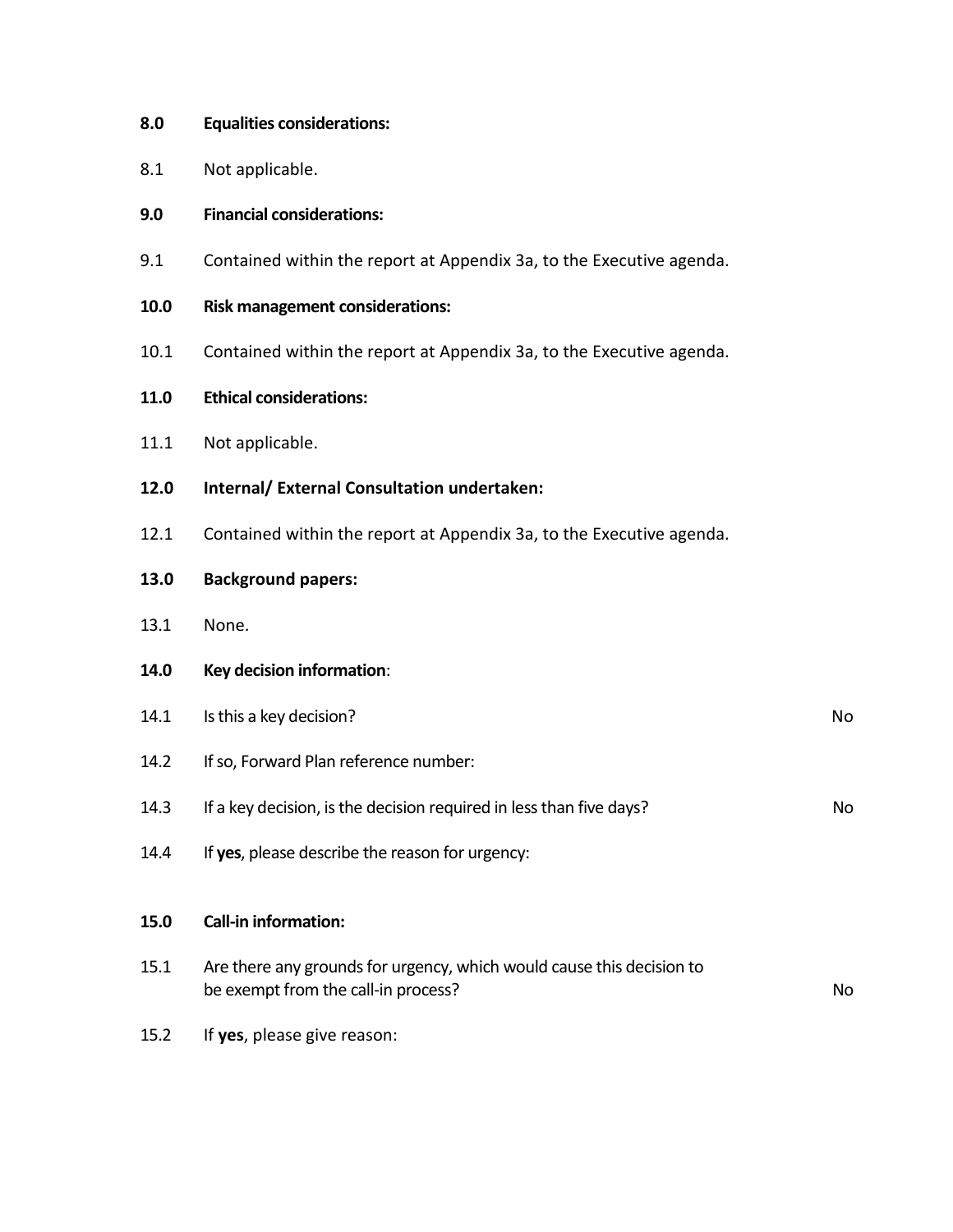## **TO BE COMPLETED BY THE HEAD OF DEMOCRATIC GOVERNANCE**

#### **16.0 Scrutiny Committee Chairman (where appropriate):**

Date informed: Date approved:

## **17.0 Declarations of interest (if applicable):**

17.1 None.

#### **18.0 Executive decision:**

18.1 The Executive resolved as follows:

To agree all the recommendations of the Healthy Weight Scrutiny Review final report action plan as outlined in Appendix 3a, to the Executive report, referring them to the relevant organisation where applicable and working towards their implementation and also noted the observations made by the relevant Cabinet Members:

#### 18.2 **Date of Decision:**

4 March 2020

#### **19.0 Reason(s) for decision:**

The recommendations contained within final report seek to deliver improvements in healthy weight actions both by the Council and partners.

#### 19.1 **Date Decision published:**

5 March 2020

## **20.0 Executive Members present:**

20.1 Councillor Blackburn, in the Chair

Councillors Benson, Brookes, Campbell, Jackson, Kirkland, Smith, Taylor and L Williams.